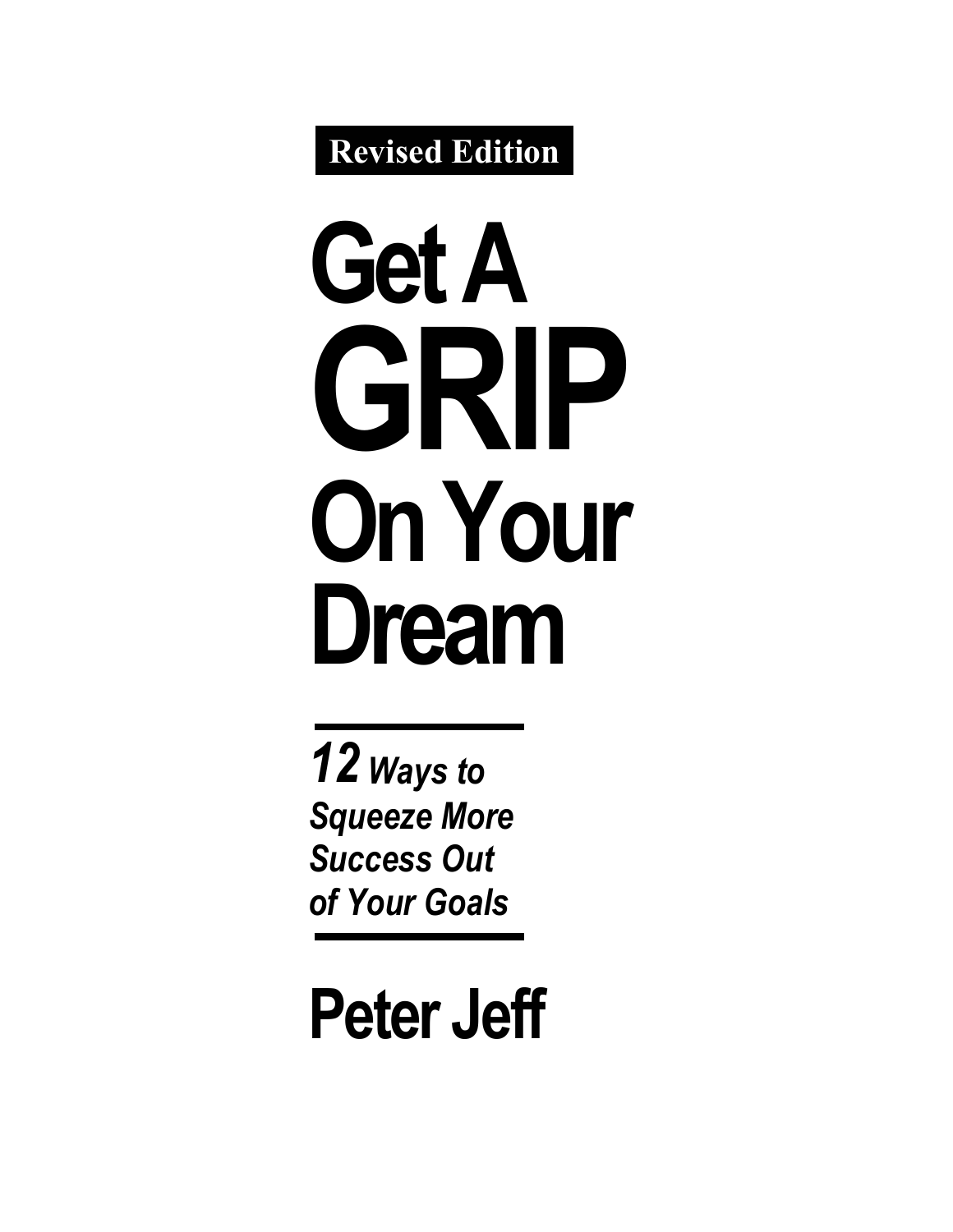## **Get A GRIP On Your Dream**

### **Peter Jeff**

Copyright © 2005 by Peter Jeff ISBN 0-938716-63-8

All rights reserved, including the right to reproduce this book or portions thereof in any form or by any means, electronic or mechanical, including photocopying, recording, or by any information storage or retrieval system without written permission from the publisher, except for the inclusion of brief quotations in a review. All rights are also reserved for translation into foreign languages. No liability is assumed with respect to use of the information herein.

> Published by Possibility Press possibilitypress@aol.com

Manufactured in the United States of America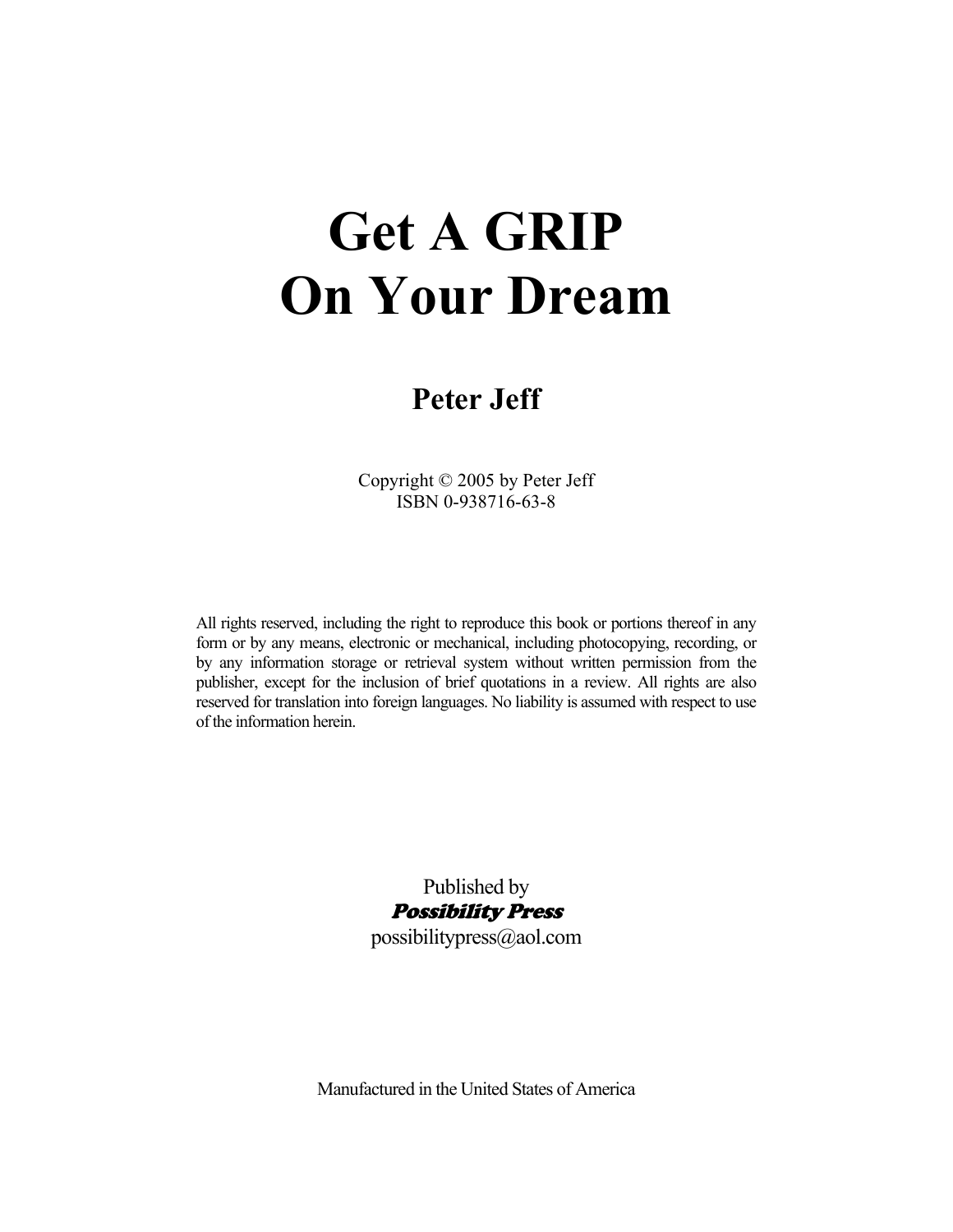## **Acknowledgement**

That is a champion? We usually think of champions as those sports heroes or the business We usually<br>think of champions as those<br>sports heroes or the business<br>people who claim king-of-the-hill status with their outstanding talents.

 But a champion is so much more. A champion is "one who acts or speaks on behalf of a person or a cause." My friend and colleague, Bill Dombrowski, shared that definition with me after I had helped him achieve a goal. I had championed his effort.

 Bill had that definition printed on a piece of cardboard for me, and I pinned it up on my office wall. I didn't know it at the time, but that gesture planted the seed that later blossomed into this book. Bill recognized something in me I hadn't—a penchant to help the cause of others, to champion their efforts, and to help bring out the best in them. Thank you Bill!

My hope in writing this book is to champion *your* goals; to champion you in building your business or profession; in enhancing the quality of your life; and in getting a grip on your personal leadership and your dream.

I have had my own champions during my eight years of research and development for this book: my wife, Debbie, and my parents, Frank and Marie Jeff. Thank you all.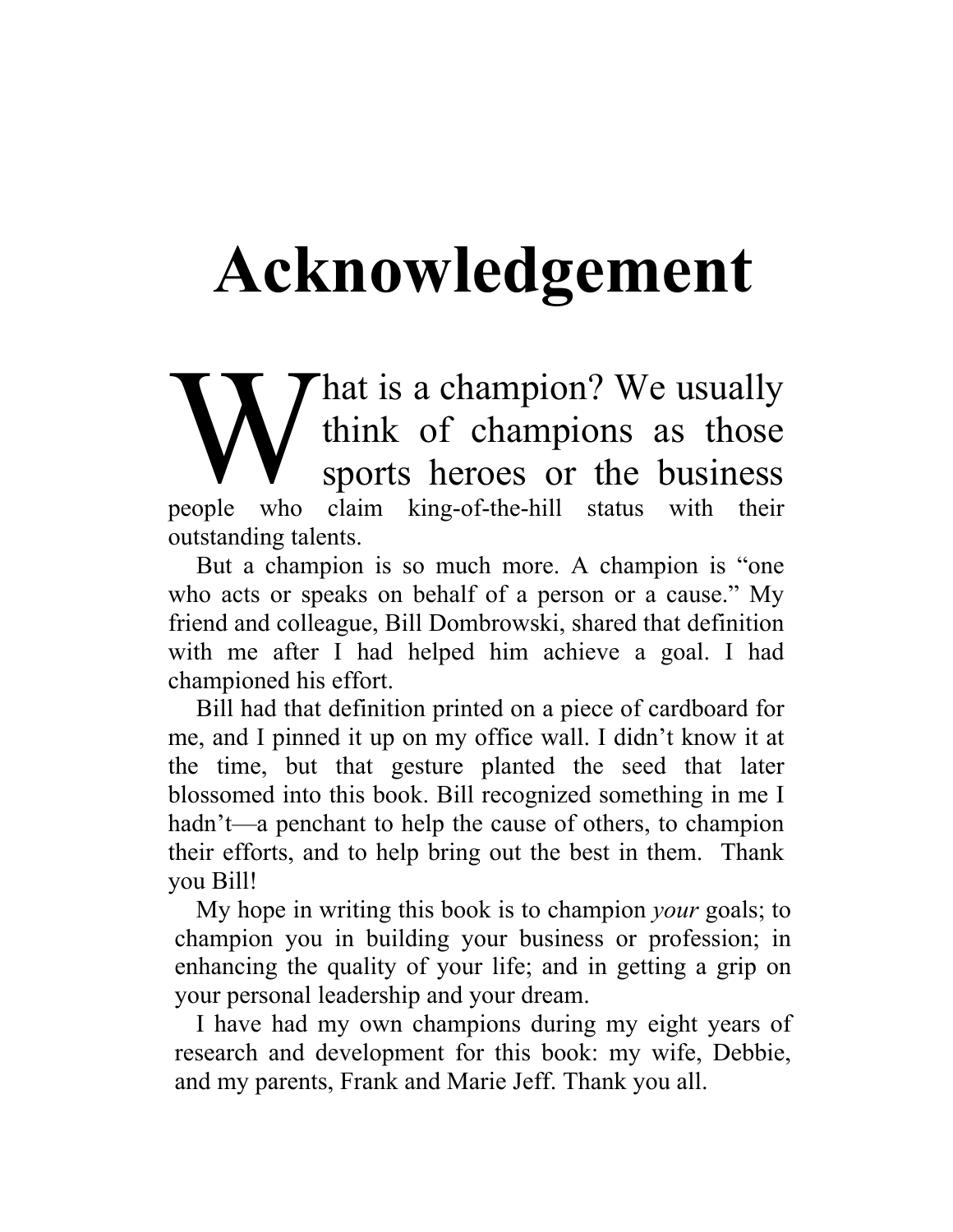**hampion** one who acts or speaks on behalf of a person or a cause.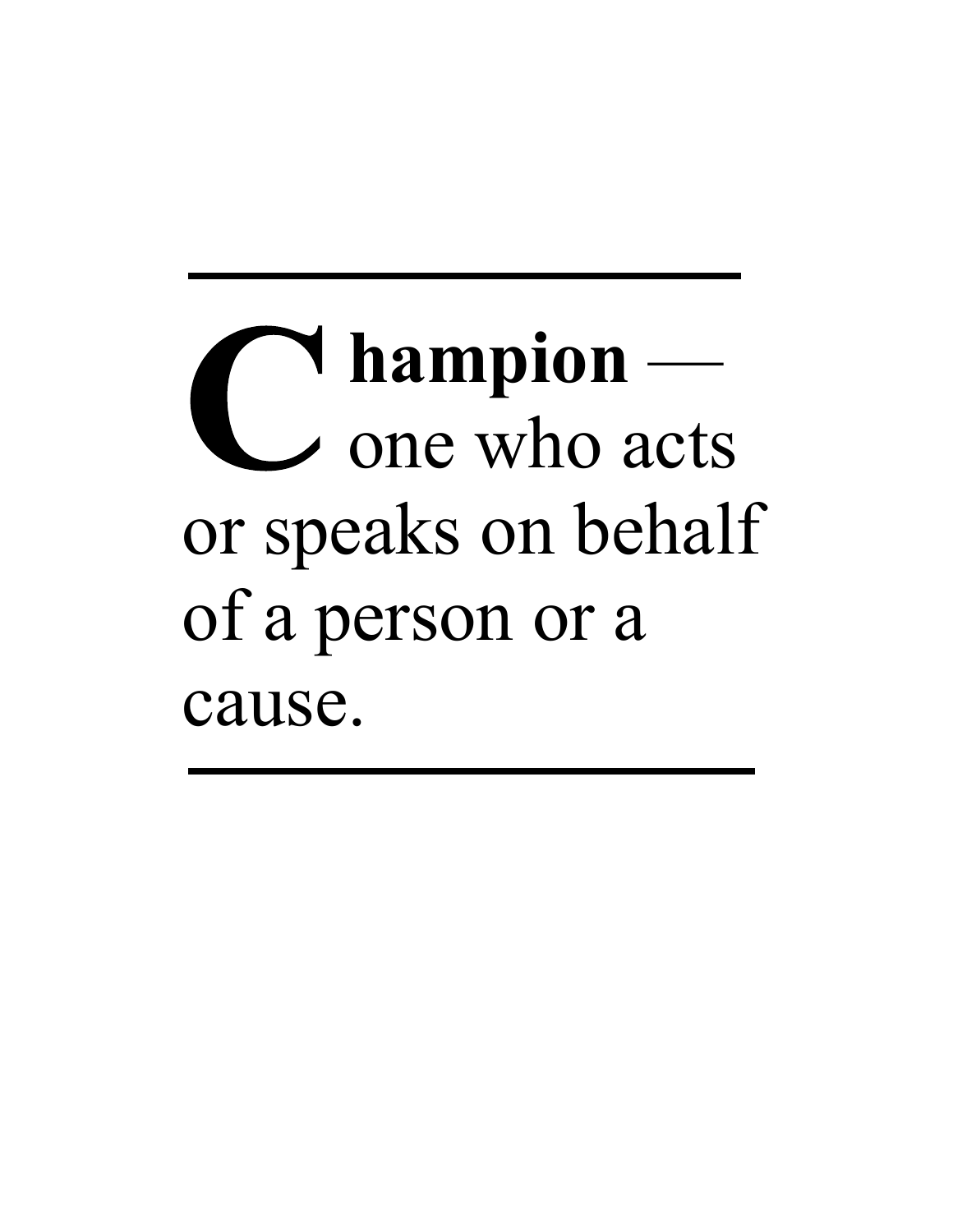### **Contents**

| <b>Introduction</b>              |                               | 6   |
|----------------------------------|-------------------------------|-----|
|                                  | <b>Part One: GOAL-SETTING</b> |     |
| <b>Chapter 1</b>                 | Yearning                      | 9   |
| <b>Chapter 2</b>                 | <b>Passion</b>                | 19  |
| <b>Chapter 3</b>                 | Conception                    | 29  |
|                                  | <b>Part Two: RISK-MAKING</b>  |     |
| <b>Chapter 4</b>                 | <b>Risk-Making</b>            | 41  |
| <b>Chapter 5</b>                 | Perceiving                    | 53  |
| <b>Chapter 6</b>                 | Perspective                   | 65  |
|                                  | <b>Part Three: INITIATING</b> |     |
| <b>Chapter</b> 7                 | <b>Integrity</b>              | 75  |
| <b>Chapter 8</b>                 | <b>Individuality</b>          | 85  |
| <b>Chapter 9</b>                 | <b>Preparation</b>            | 93  |
|                                  | <b>Part Four: PERSISTING</b>  |     |
| <b>Chapter 10</b>                | <b>MEaning</b>                | 105 |
| <b>Chapter 11</b>                | <b>Focusing</b>               | 113 |
| <b>Chapter 12</b>                | <b>Gripping</b>               | 131 |
| <b>Epilogue</b>                  |                               | 135 |
| <b>GRIP</b> Steps                |                               | 137 |
| <b>How to Get Your Best GRIP</b> |                               | 140 |
| <b>Rocketing Your Goals</b>      |                               | 142 |
| Who Is Peter Jeff?               |                               | 144 |
|                                  |                               |     |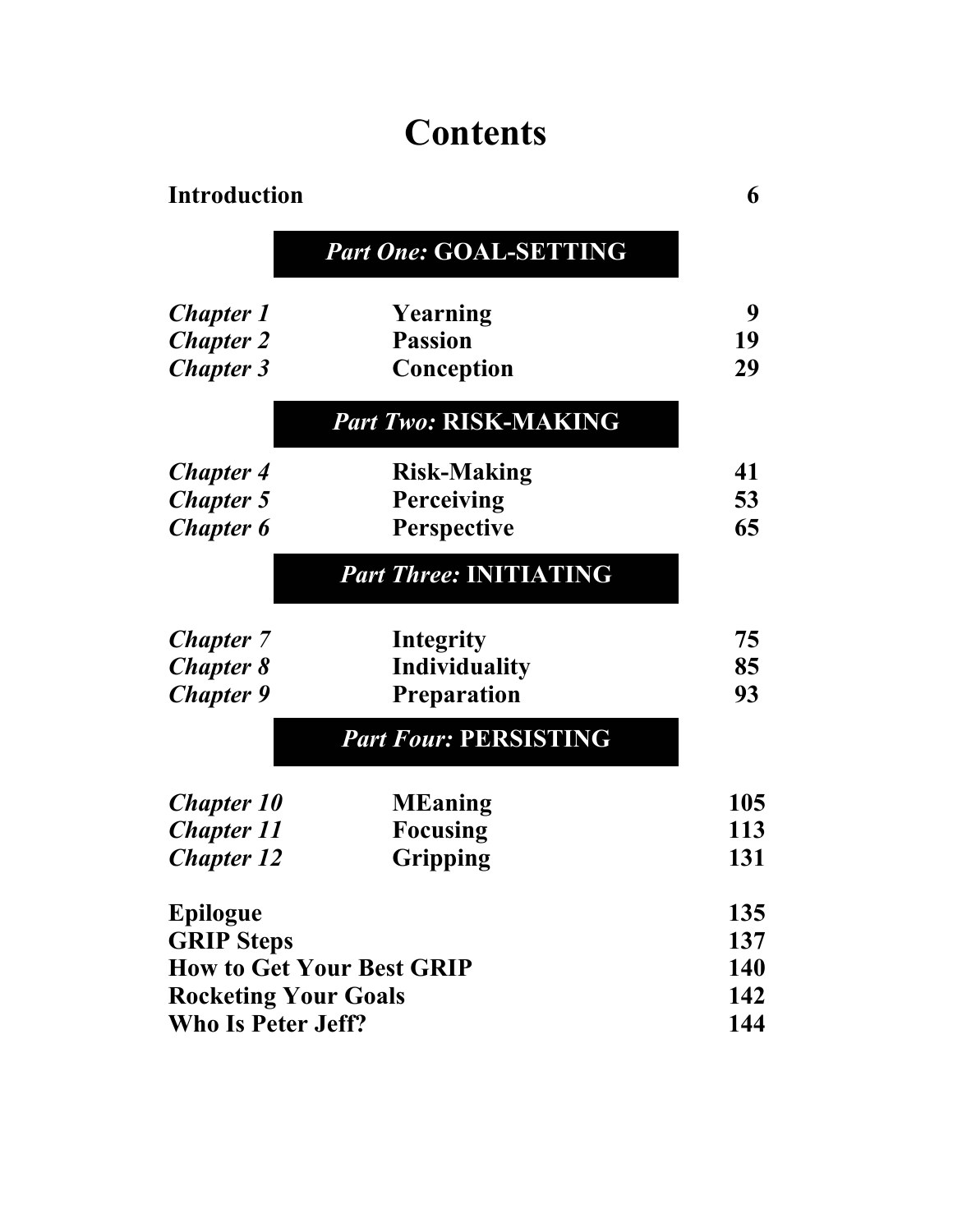# **GRIP**

### **G***oal-Setting,* **R***isk-Making,*

### **I***nitiating, and* **P***ersisting* 0

RIP is a process, a system, a tool you can use to get a hold of your dream. GRIP stands for effective *Goal-Setting, Risk-Making, Initiating,* and *Persisting*. Think G of this system as having four distinct but well-linked parts that need to be mastered progressively.

To give you an idea of how this system works, picture yourself as a batter in a baseball game. First you step up to the plate. Your goal is to get on first base. From there you risk your way to scoring on second base. Then you initiate your way to third base, and finally you persist and score.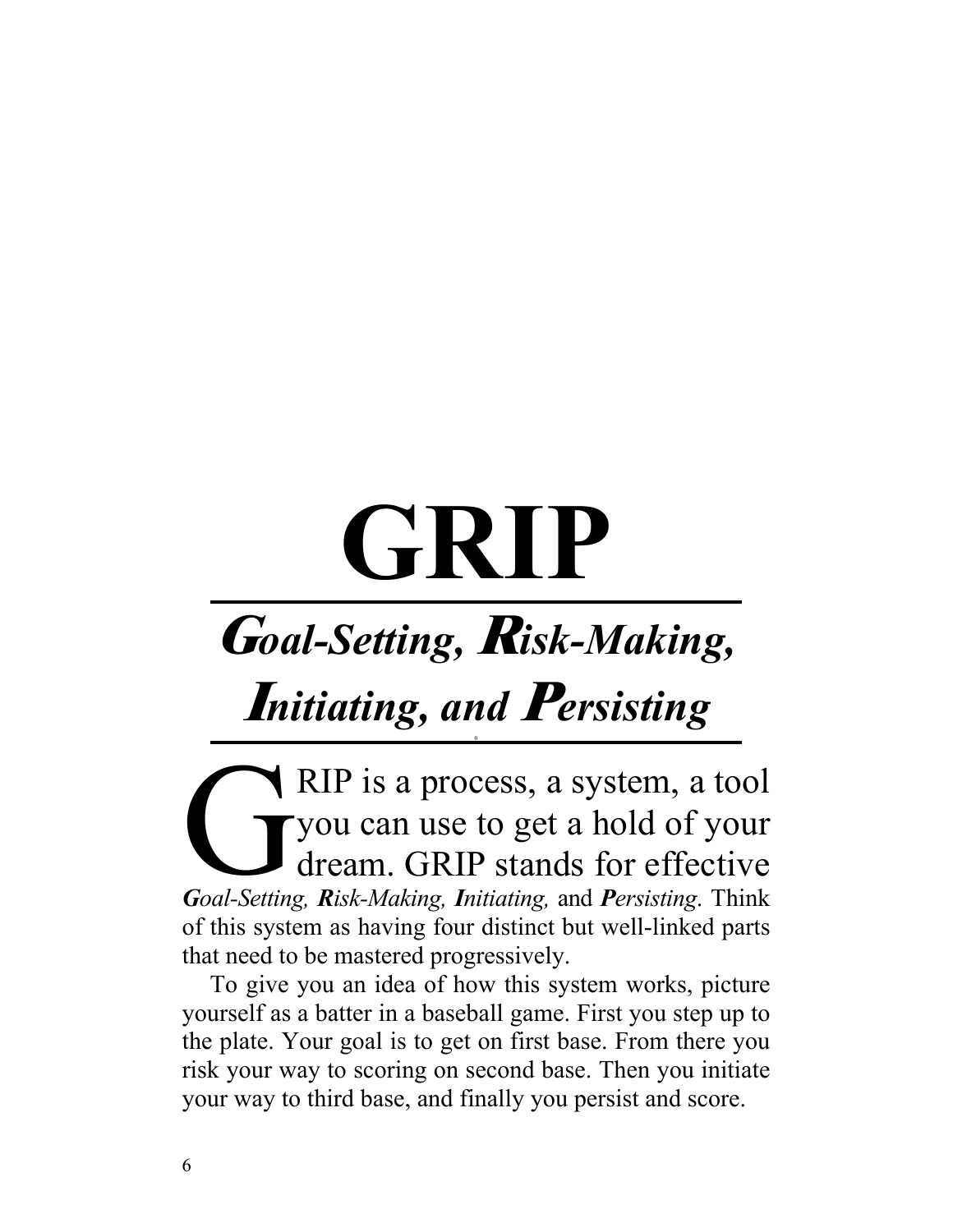

In life, too many people attempt to score before they have successfully even reached first base. Too many people get caught stealing second base when they take dangerous chances instead of calculated risks. Too many people try to hit a home run instead of simply hitting the ball—solidly. And instead of achieving that goal, they often strike out. Strike back with the GRIP system and you will come to an empowering understanding of: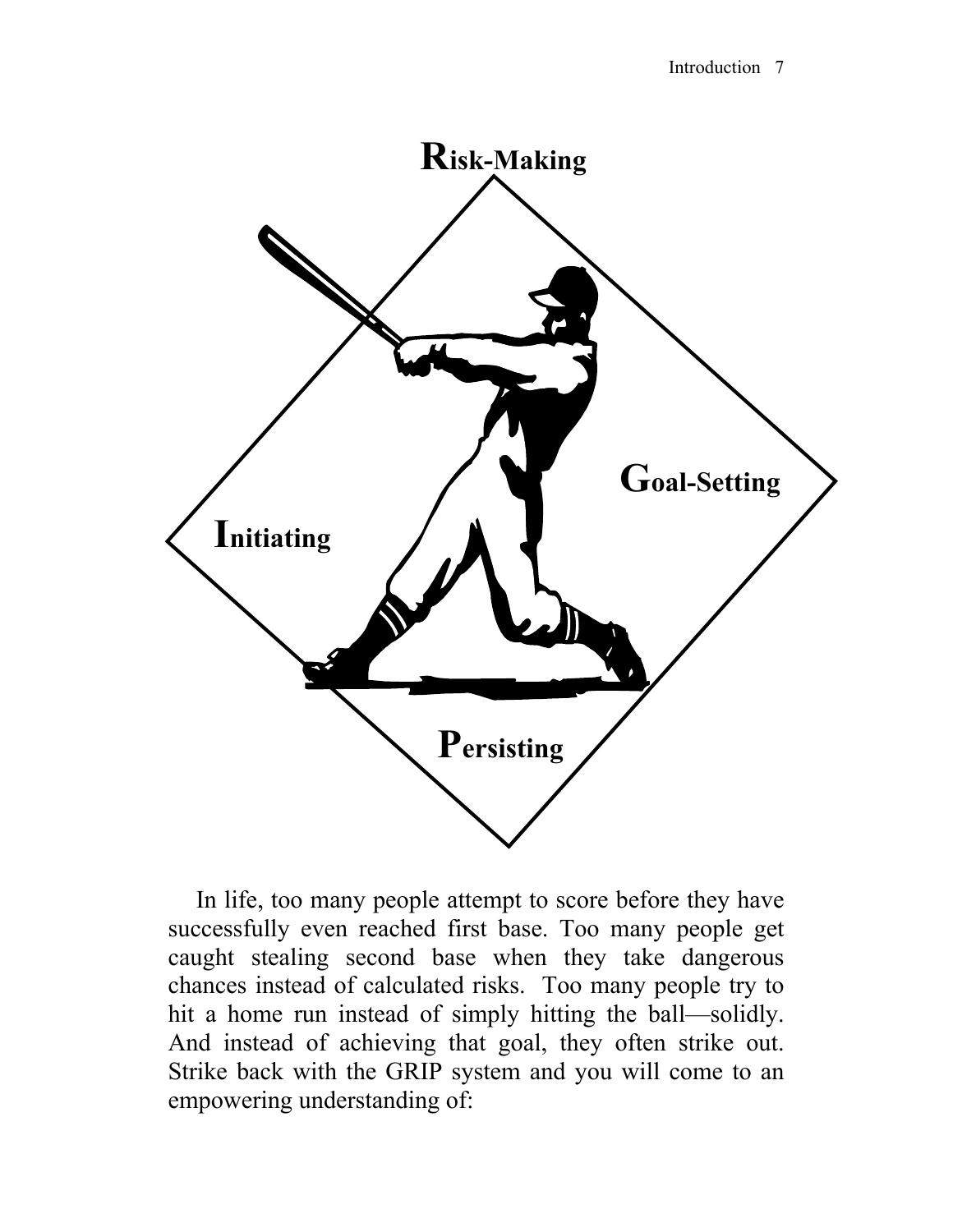*Goal-setting…*

as a linkage to purpose and passion;

*Risk-making…* 

as a learning experience;

*Initiating…*

 as a method to adapt or adjust to changing conditions; and

*Persisting…*

as a leadership role to continuously improve.

Use this GRIP process to extend your reach. Break your own sound barriers. Become like Chuck Yeager, the first person to fly faster than the speed of sound. The night before he would boom his way into the history books, Yeager fell off a horse. His shoulder hurt so much the next morning he could not reach up to close his airplane's hatch after he got seated in the cockpit. But Chuck Yeager had a GRIP on his dream to break the sound barrier. He used a broom handle to extend his reach. So he closed the hatch and launched a new era in aviation.

This book can be *your* broom handle. Grip it to close the hatches and sweep away any clutter in your life. Grip it to give birth to your goals after you get a GRIP on your dream—through a system of *Goal-setting, Risk-making, Initiating, and Persisting* that will enhance your personal leadership ability.

Part I of the GRIP system includes Yearning, Passion and Conception. *So let's get started!*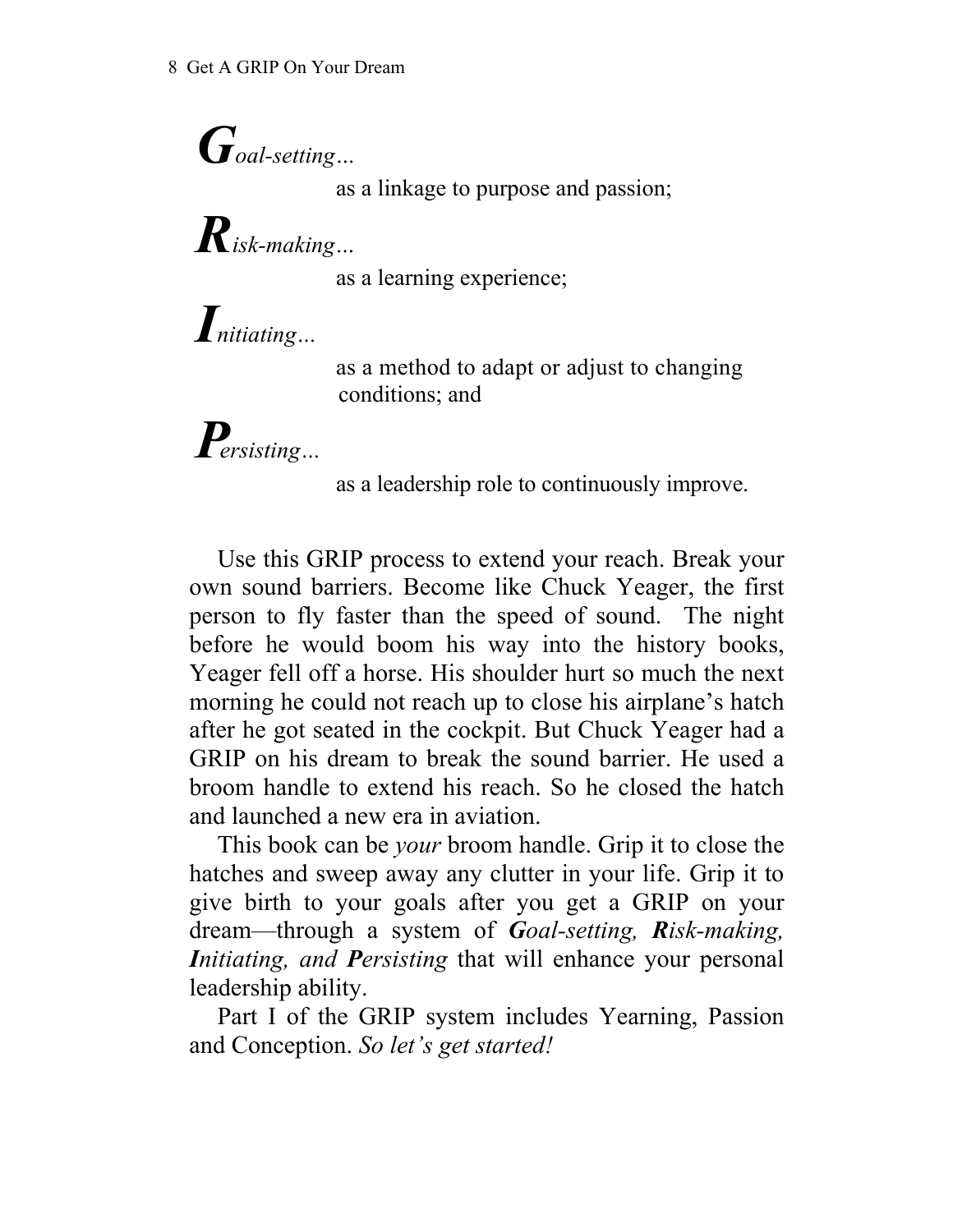### *Chapter 1*

# **Yearning**  *Stoking Your Fire*

oals. The business leader quickly scrawled the word goals on the marker board. The letters were oals. The business leader quickly scrawled the word goals on the marker board. The letters were so jammed together that goals looked very much like the word gods. That Freudian slip was not lost on the strategic planners attending a goal-setting business meeting. Like religion, goals are often infused with a dogma and a fervor that inspires a martyr-like dedication to the hallowed script of goal-setting—the infamous *to do* list.

But *effective* goal-setting begins first with a more purposeful *due to* list—a list comprised of long-range commitments that bring your goals into a clearer, more realistic focus. A *due to* list keeps your goals on track, well connected to the Train of Thought and fully linked to the Engine of Purpose. Effective goal-setting is a process of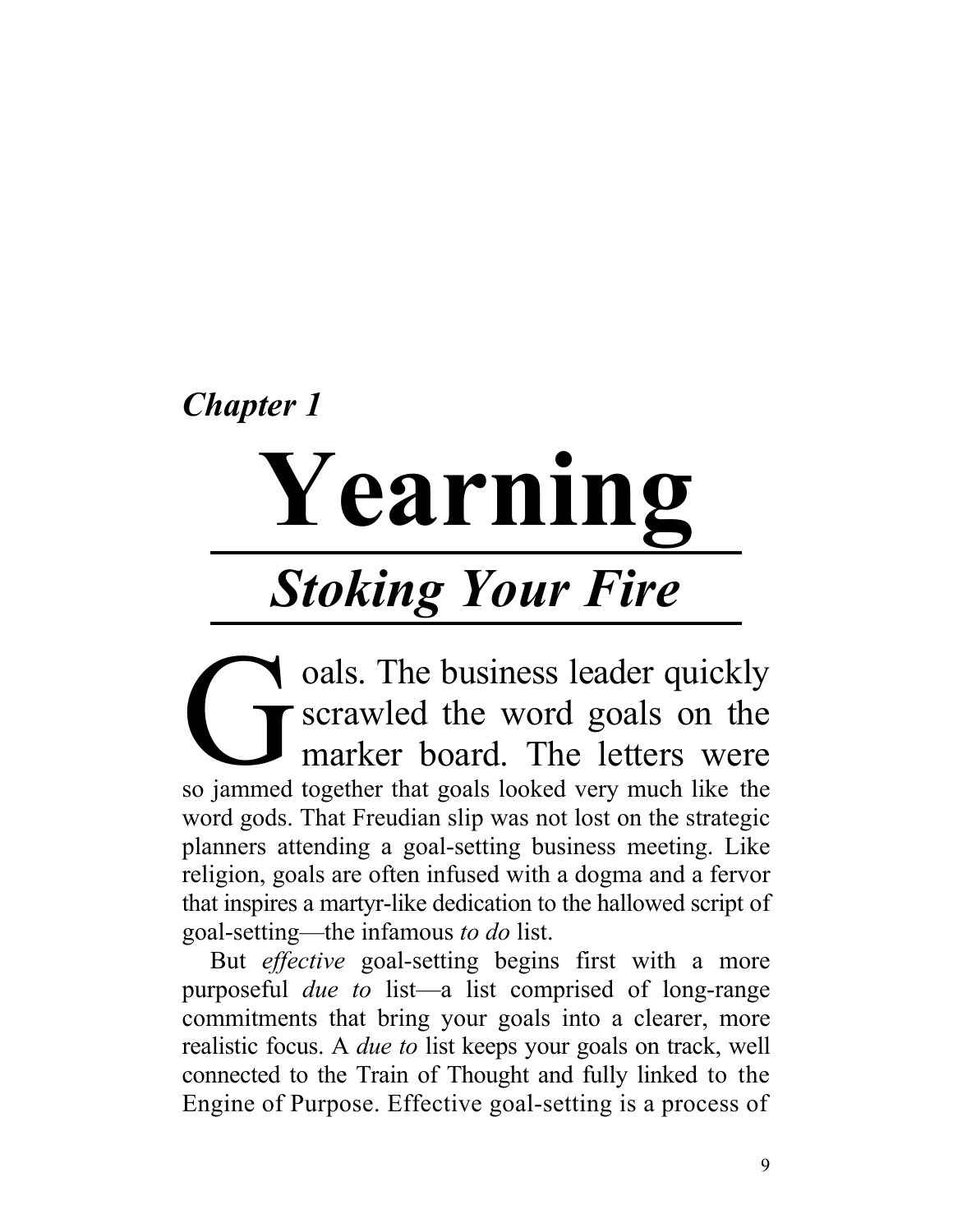linking (not just listing) the things that will drive you to take certain actions that will help you get your desired results.

For example, *due to* the value I place on hiking and swimming with my grandchildren each summer, I will lose 40 pounds in 20 weeks. The *due to* (enjoying grandchildren) drives the *to do* action step (swimming and hiking) which leads to the desired result (losing weight). And the power of purpose links the two and keeps your train of thought on track to reach your goal or dream.

### **Yearning Leads to Earning**

The power of your desire for your purpose—your *yearning* power—establishes your earning power. To cash in on your goal of earning a high income, you need to first demonstrate that you are a high-powered yearner.

You need to have an urgent longing—as the dictionary defines yearning. And you need to define your goal in the compelling language of something that is *due* you something you have invested in over time and you're now ready to cash-in on it.

To earn that right, you need to commit to a long-range process of investing in yourself and your passions. Then commit to cashing in that promissory note to yourself. When you learn to yearn with date-certain expectations of success, you will learn to earn more thoroughly than you ever thought possible.

How do you determine what you need to yearn? First you need to define your values. Think of *VALUES* as a word that stands for:

*Vital Assessment Leveraging Unique Expectations Systematically* 

Whatever you assess as being vital, you will systematically develop and nurture. If being healthy is a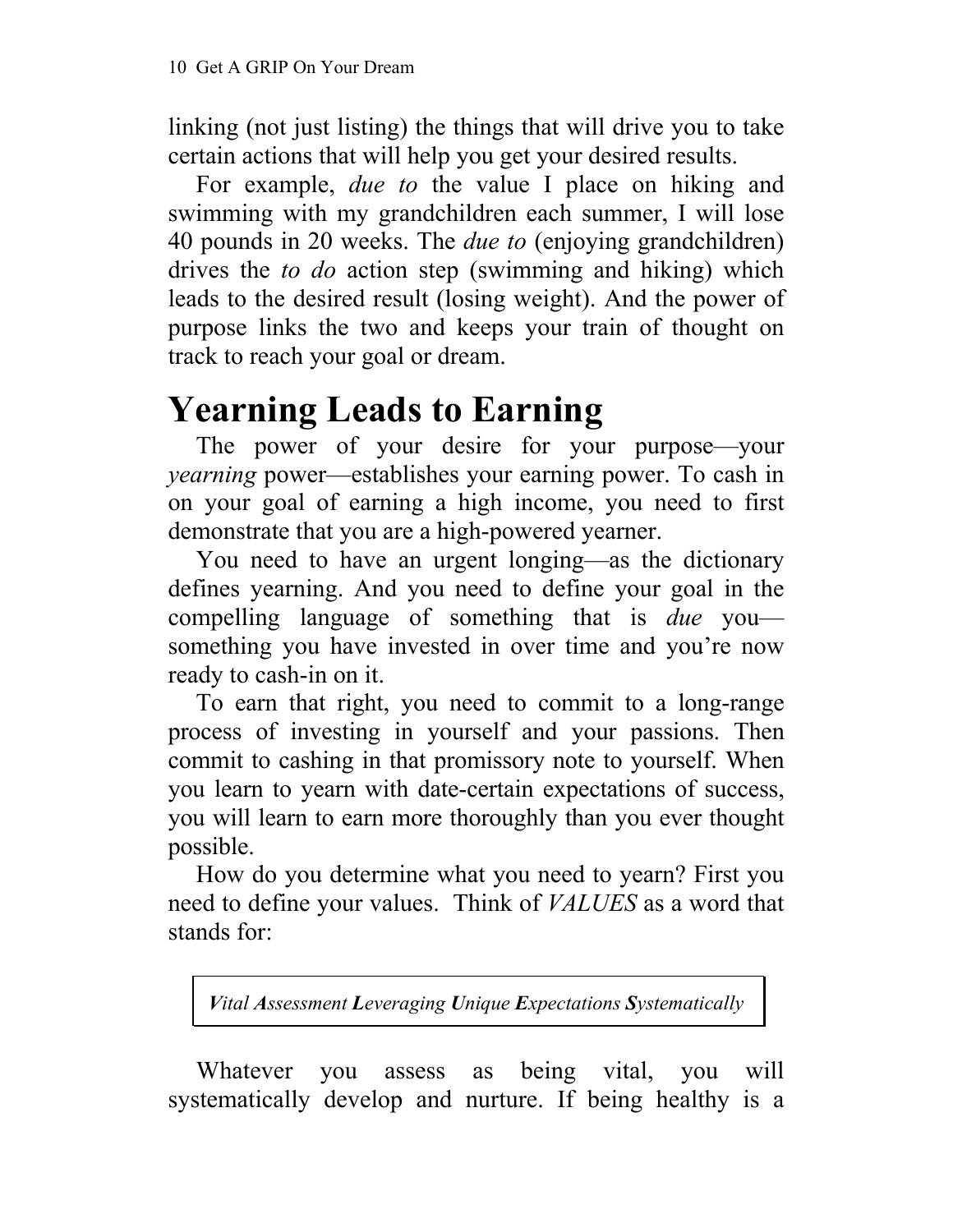primary value of yours, you will eat balanced meals and exercise regularly.

### **Your Bridge to Success**

Values drive expectations. Values shape your passion and purpose. Values are the foundation for your Bridge to Success. Your values are imbedded deeply and indelibly into

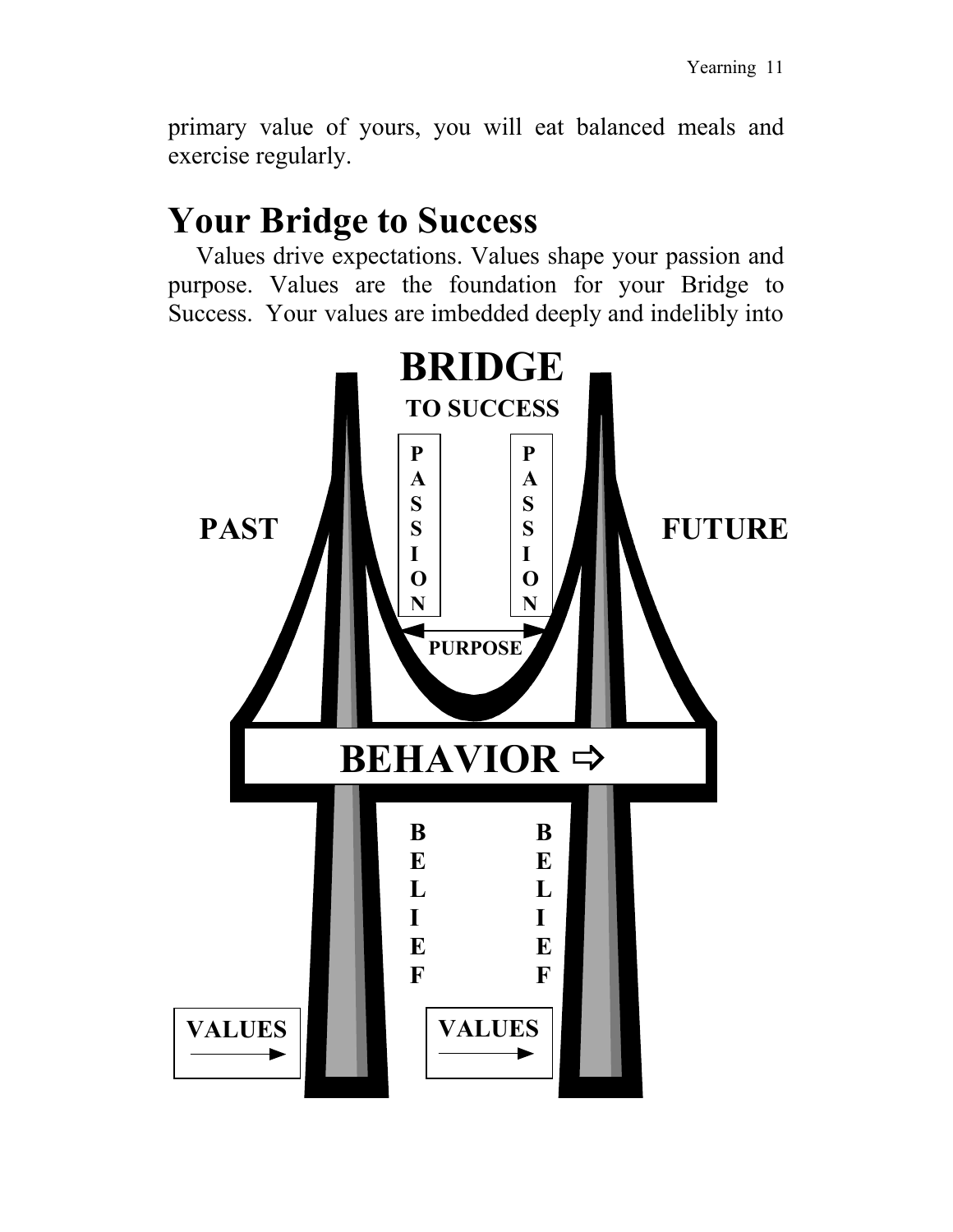the bedrock of your heart and soul, far below the surface of your feelings.

Your deeply-held values form a foundation that cements your beliefs. And your beliefs, anchored deeply in your values, thrust upward giving birth to the twin towers of passion.

From those towers of passion, your cables of purpose are suspended to create your Bridge to Success. These cables of your commitment are so strong they uphold your behavior and enhance your ability to cross the bridge.

With your values well-defined and with your *due to* yearnings well-aligned, you will more purposely, precisely and powerfully earn your way across the Bridge to Success.

Study the Bridge to Success model on the previous page. You will see how your values uphold your behavior so that you can enhance your ability to *get a GRIP on your dream.* After you've studied the model, then you'll be ready to focus on how you can better develop your values.

### **Your Wheel of Personal Fortune**

You can begin developing your values by spinning your Wheel of Personal Fortune. This will help you determine what tangible results you yearn for—more money, a new house, a new car, better health, more education, more vacation time, etc.

With your vision of your personal fortune—something you have an intense need or craving for, something you are *yearning* for—you will be able to set goals more effectively and efficiently. You will be able to create a healthy tension within yourself to not only define, but also to align your goals to achieve the success you're after. That's what professional golfer Byron Nelson did when he spun his Wheel of Personal Fortune.

Like all effective goal-setters, Nelson knew yearning created the necessary tension to spur his performance. He yearned for a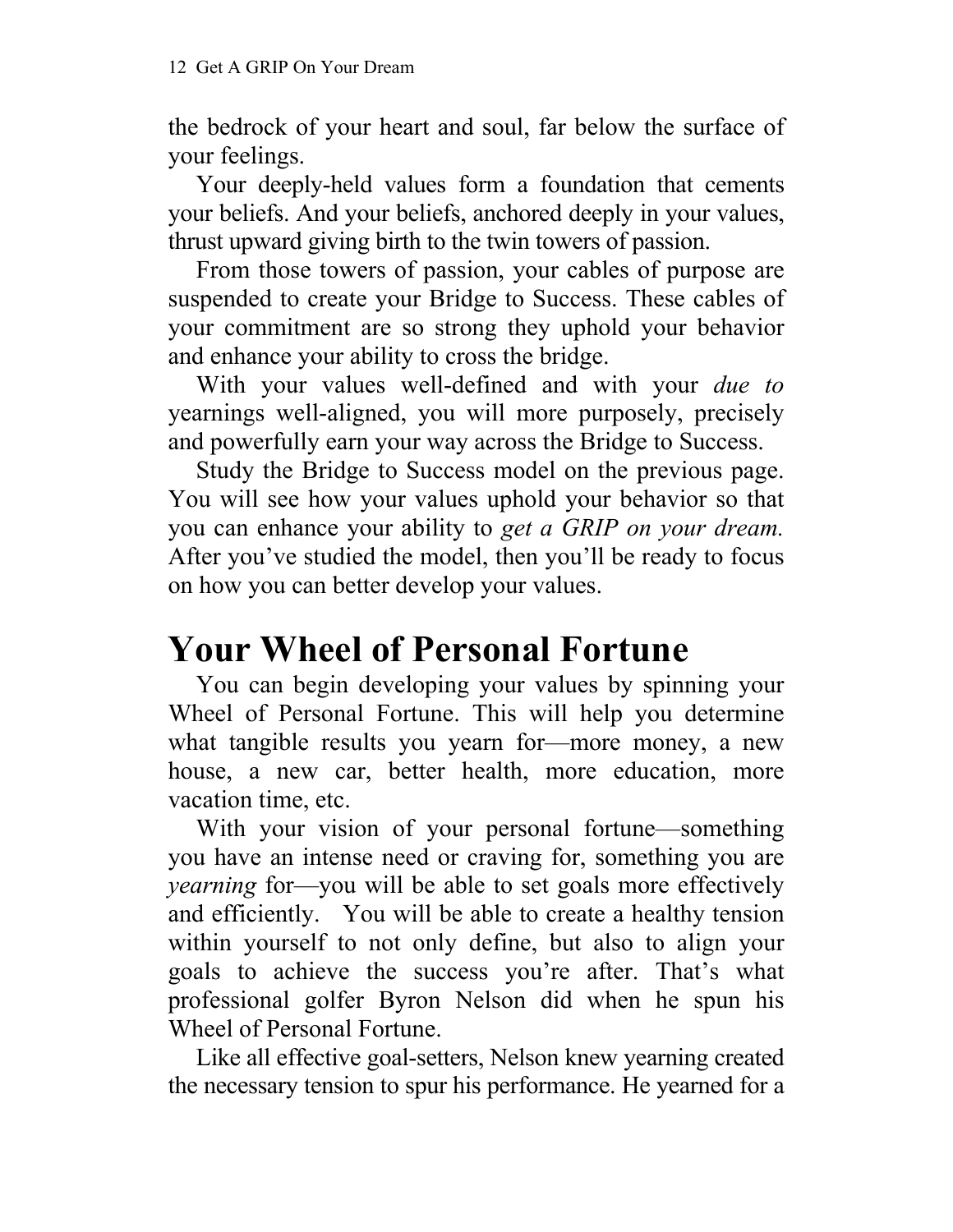debt-free ranch, and he earned it. In 1945 he won a record 11 professional tournaments in a row, which gave him the necessary funds to attain his goal. Every time he thought of not achieving his goal, it spurred him on even more.

### **Tension Makes Achievement Possible**

Tension strengthens leaders much like it strengthens bridges. The greater the tension, the greater the strength just like a trampoline that garners opposing forces to stretch and tighten its surface. In fact, the word tension stems from the Latin *tendere*—to stretch.

 Yearning goal-setters know that tension can be comforting. In Colonial days, ropes tied to the bed frame suspended mattresses. In order to sleep tight, a person would use a tool to tighten the ropes, strengthen the tension and enhance the comfort of the mattress.

Yearning goal-setters know tension can be nurturing. With tension, the muscles in the human body pull on the bones during exercise, which improves strength. With tension, you relax the muscle fibers that resemble coils of interlocking brushes. Tense the coil and you release the brushes. Tension then spurs greater blood flow, causing more nutrients to go to the cells of the body, and health is improved. Without off-andon tension in your 625 muscles, they would atrophy.

Yearning goal-setters know tension can spur greater mental prowess. "Mental health is based on a certain degree of tension, the tension between what one has achieved and what one still ought to accomplish, or the gap between what one is and what one can become," said the late, world renowned Dr. Viktor Frankl, former professor of psychology at the University of Vienna.

Yearning goal-setters know tension sparks action, as Martin Luther King Jr. said—"Just as Socrates felt it was necessary to create a tension in the mind so that individuals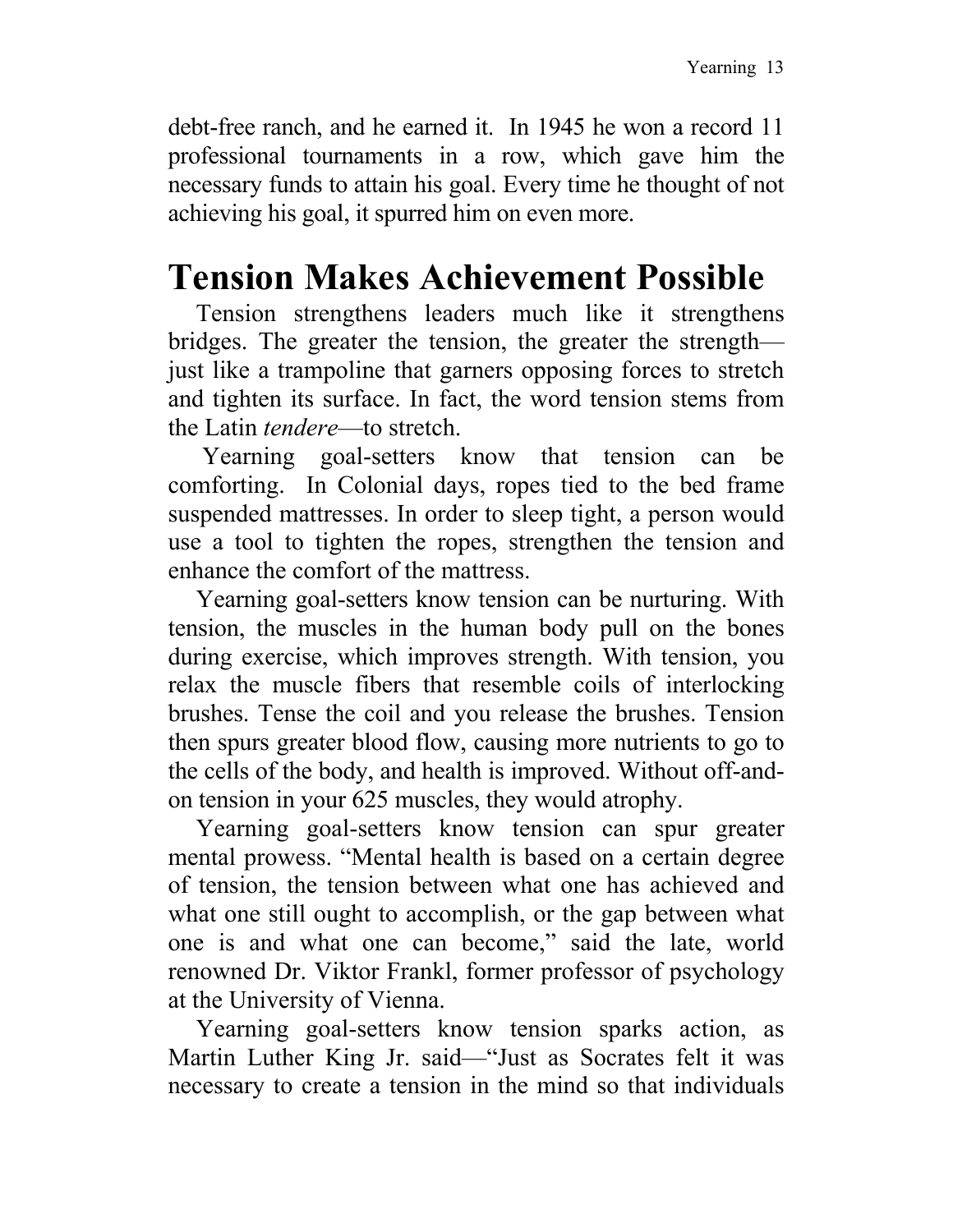would rise from the bondage of myths and half truths... so must we create the kind of tension in society that will help men rise from the dark depths of prejudice."

Yearning goal-setters know tension makes achievement possible. As someone wise once said, "No horse does something useful until he is harnessed. No engine ever drives anything until its power is put against a resistance. Niagara Falls cannot turn its falling water into electricity until it encounters the resistance of a generator. No life ever grows great until it is focused, dedicated and disciplined." And no goal is ever achieved unless you create tension. You can unleash that tension by first spinning your Wheel of Personal Fortune.

### **Spin Your Wheel of Personal Fortune**

If people don't spin their Wheel of Personal Fortune before setting their goals, they could end up just spinning their wheels—burying themselves in a rut or gunning their engine with a meaningless list of things to do. In the end, they wind up with nothing meaningful done toward their goals, just the mundane everyday tasks that perhaps someone else could do, or worse yet, with something done that wasted their time, effort and money. How about you? Is it time to take stock of what you're *really doing* with the time you've been given each day? Are you spinning your wheels?

Consider the man who loses 250 pounds in six weeks at a weight loss clinic. He accomplishes his task—his to do list. But eight weeks later he gains back all the weight he lost *plus* 50 pounds, for a total of 300 pounds. Why? "He focused on too narrow a goal," notes the patient's physician, "Now we are helping him review his entire lifestyle, including his beliefs about himself"

The patient had a to do list—to lose weight. But he first needed a *due to* link—to be healthy. He needed to yearn for a healthy lifestyle and commit to it by aggressively and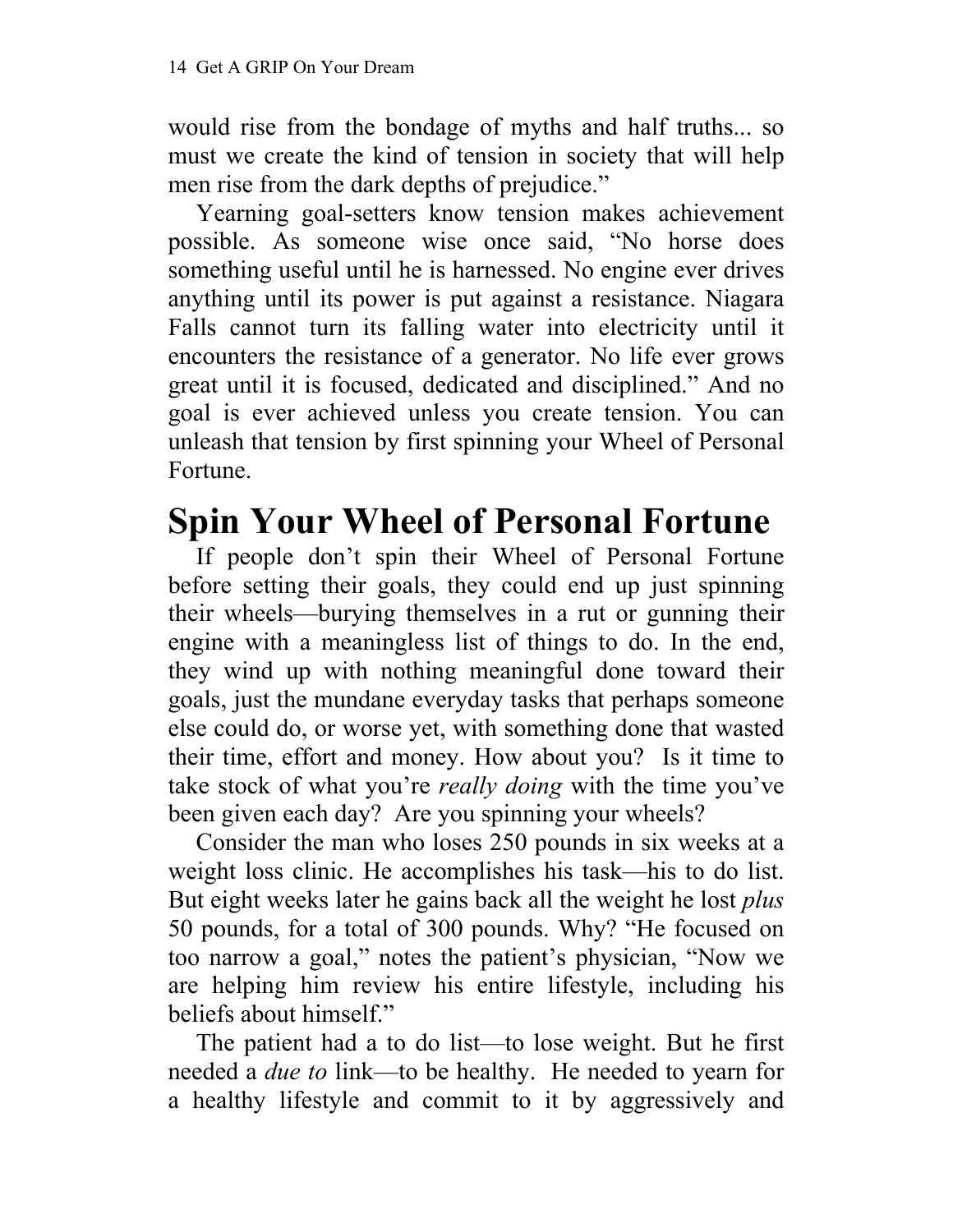deliberately spinning his Wheel of Personal Fortune. He needed to focus on an important value in his life—the value of his health.

### **Remember Yourself**

How can you become more effective in spinning your Wheel of Personal Fortune, in creating a personal tension



**Wheel of Personal Fortune** 

within yourself that compels you to achieve a goal? Write your own obituary!

Imagine you are 85-years-old, and reading the morning newspaper. There on the obituary page you find your name. How would people remember you? What were the major achievements in your lifetime? Reading your own obituary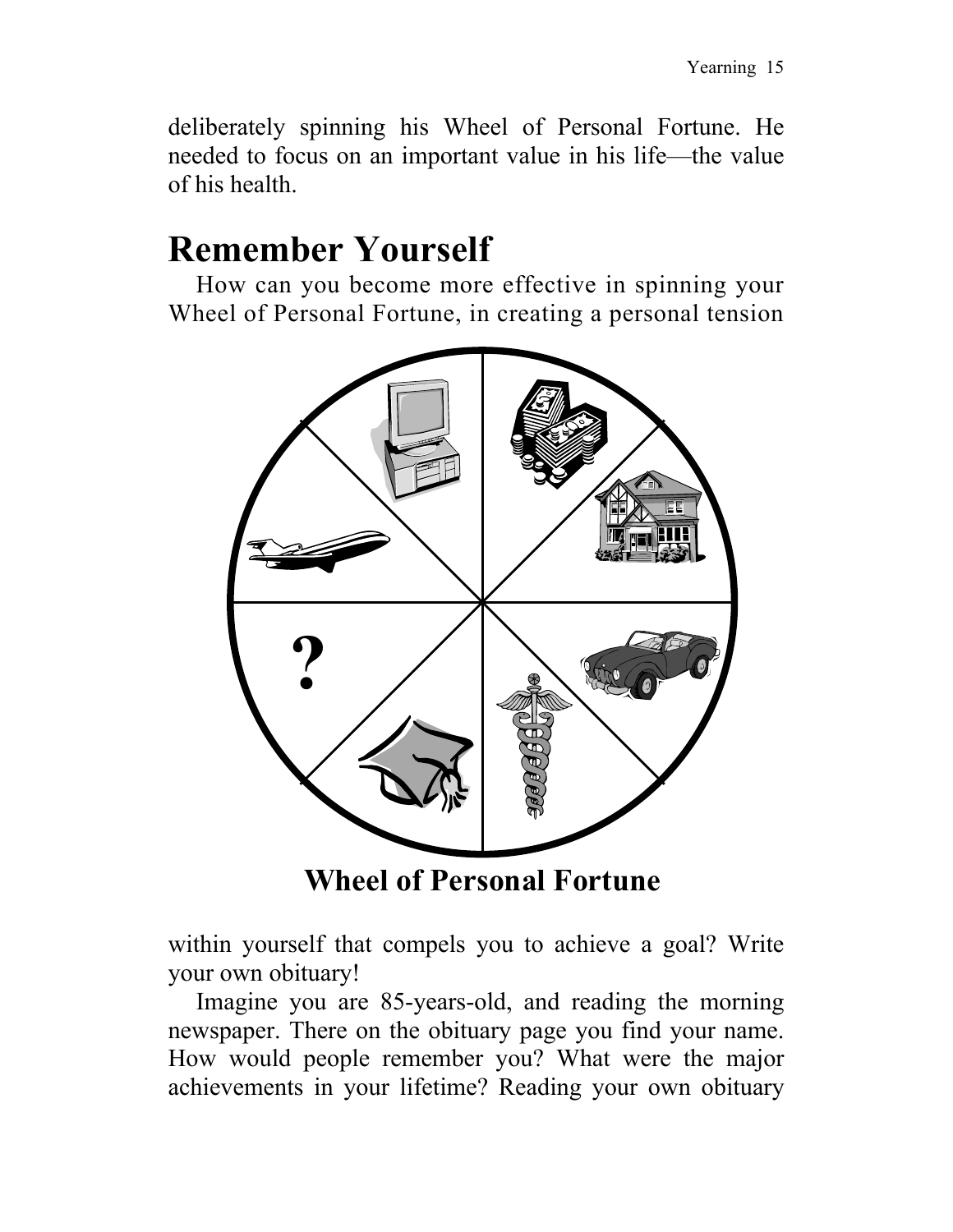while you are still alive might create just the tension you need to make a few goal changes. That's what happened to Alfred Nobel, known today more for the Nobel Peace prize than for being the inventor of dynamite. His obituary was inadvertently published when a relative of his died. Nobel realized he would be known only for inventing dynamite. He then established new goals and subsequently established the Nobel prizes.

Nobel literally rewrote his obituary. In a way he *writesized* his life. You can write-size your life, too. You can write your own obituary now to create tension between what you have done so far and what you expect to do in the future. Think of OBIT as an acronym that stands for *Optimum Biographical Information Transfer.* 

You can transfer the information about your hopes and dreams—your yearnings—into your life. Begin by writing your best-case obituary as if you had already achieved your yearnings, dreams and aspirations. Then your goal-setting will be more on time, more on track, and so well-linked to your Train of Thought that your goals will be *due*, much like a train is due to arrive at planned destinations at specific times. Your goals will be written, much like a railroad itinerary with specific station stops heading to an ultimate destination. Goals will become things that come *due,* not something *to do*.

Writing down your goals—like mapping out your trip gives you a greater sense of control over your life, a greater sense of creating your future instead of becoming a victim of it, and a greater sense of WISDOM in achieving your goals. WISDOM is an acronym that stands for the characteristics of successful goal-setting: *Written, Incremental, Specific, Deadline-oriented, Opportunityoriented, and Measurable.* 

The two most important points are that goals are incremental and opportunity-oriented. Goals build one upon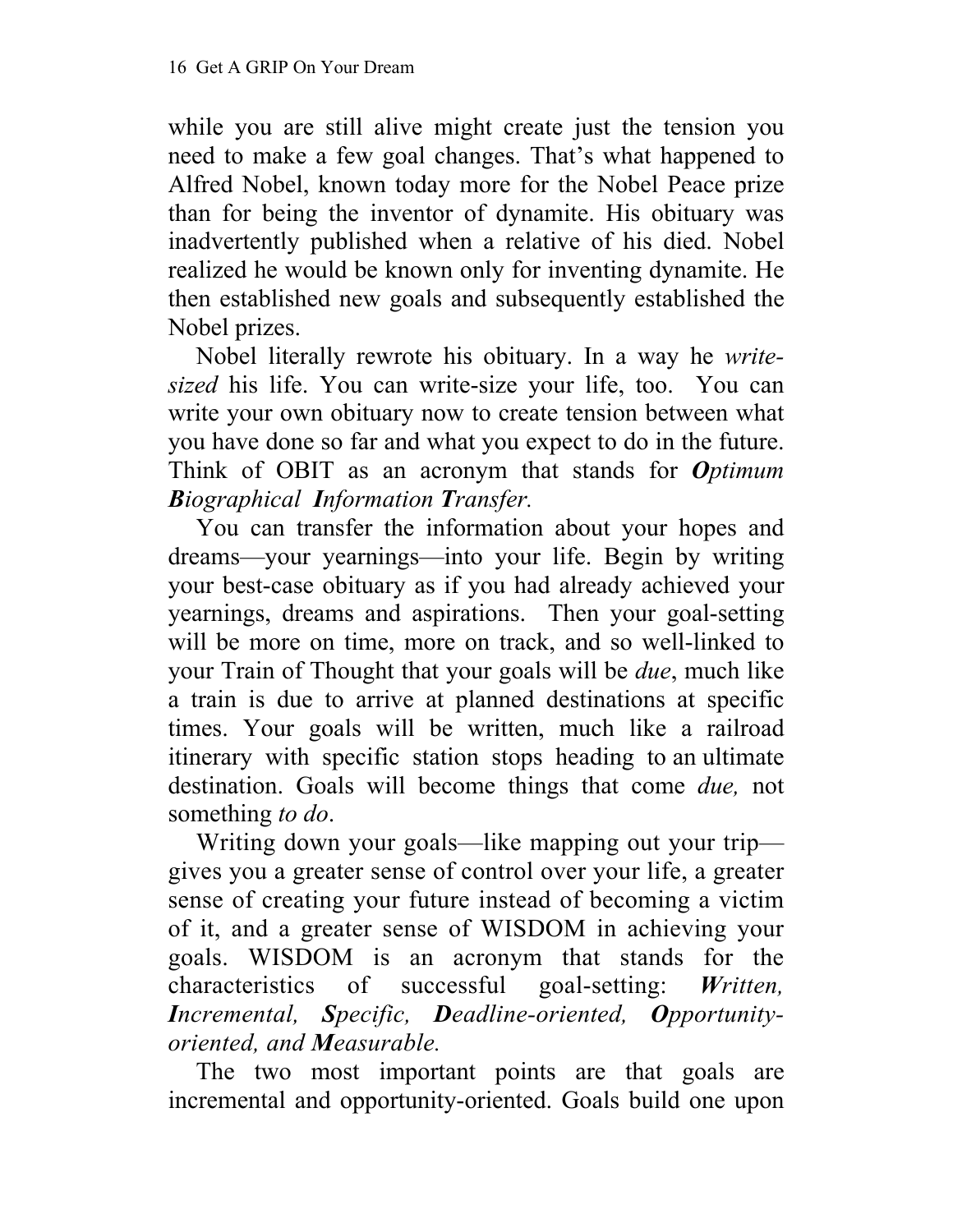the other, extending like a rocket and powered with various stages that propel it higher and higher. You can create your own goal-setting rocket to launch your career or business, and other aspects of your life, well above the constraints of gravity. This will help you break through your own selfimposed limitations.

### **Rocketing Your Goals**

Like a rocket, your goals are built in stages. You need to ignite your engines with a sense of yearning that stokes fire into a blazing *due to* list, compelling you to break through any barriers. Your booster rockets fill with a sense of hope as your goals launch you towards your full potential. Study the following example of effective goal-setting:

- **1.** Write your *due to* purpose on the first capsule. For example: *I want to be healthy so I am not a burden to my children when I am old.*
- **2.** Write your *to do* objective on the second stage. For example: *Lose 40 pounds by a specific date.*
- **3.** Write the *to do* task on the third stage. For example: *I will exercise 20 minutes every day.*

In this chapter about yearning you learned the power of linking goals to a foundation of values—the power of creating tension to cross your Bridge to Success, the power of more aggressively spinning your Wheel of Personal Fortune, and the power of rocketing your goals with a *due to* thrust that goes beyond a to do list.

Like a rocket, your goals are built in stages. You need to ignite your engines with a sense of yearning that stokes your fire into a blazing *due to* list.